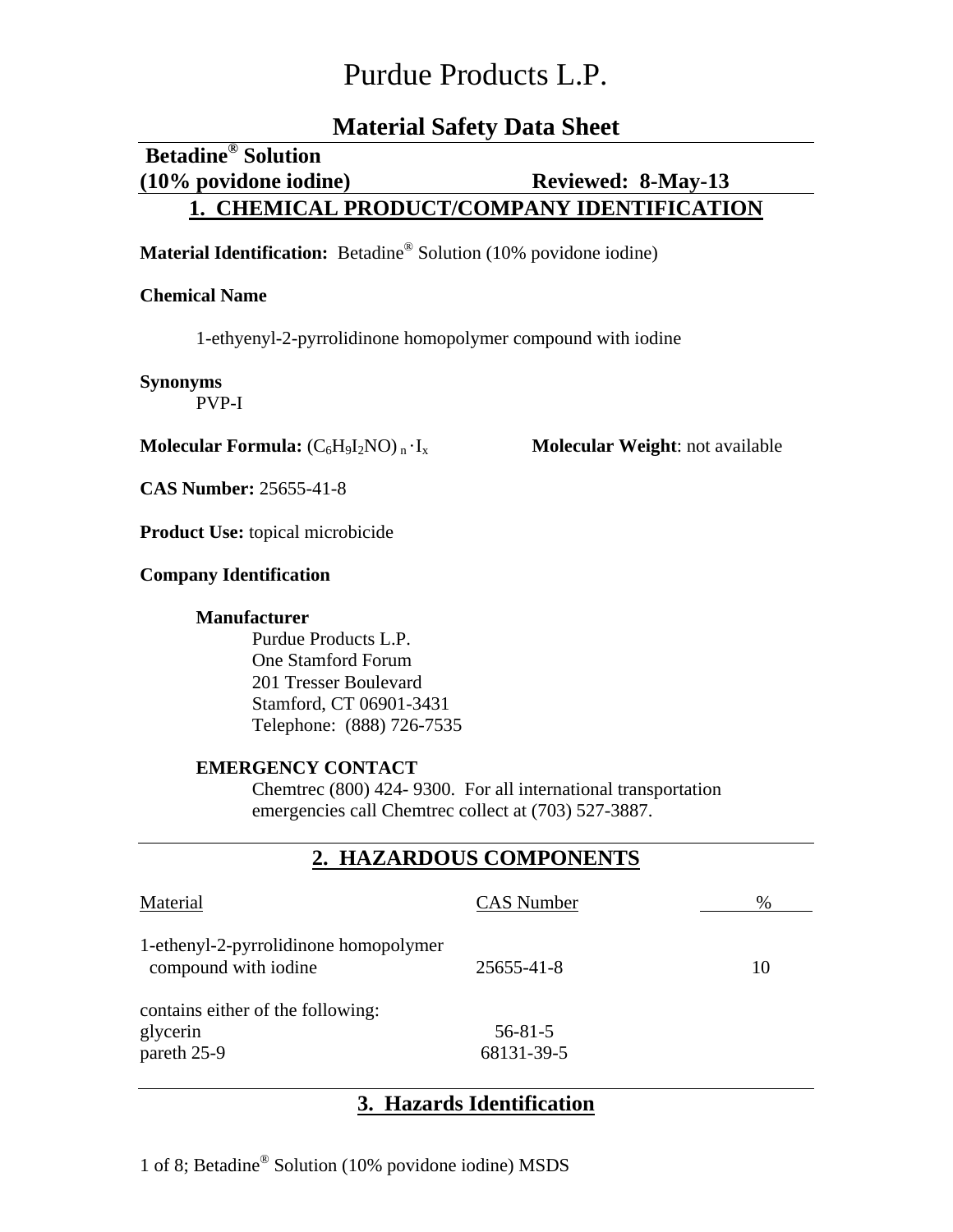#### **Emergency Overview**

Normal handling should not constitute a hazard. The following information is provided for those circumstances where uncontrolled exposure may occur.

Reddish-brown, clear liquid Characteristic odor Harmful by inhalation, skin contact, or ingestion May cause eye irritation and mild skin irritation Target organs: respiratory system, gastrointestinal tract, skin, eyes, kidneys, thyroid.

#### **Potential Health Effects**

Betadine® Solution is a topical microbicide. Its active ingredient is povidone iodine.

Betadine® Solution is generally non-irritating to skin. However, prolonged exposure to wet solution may cause irritation or, rarely, severe skin reactions. Povidone iodine may cause skin sensitization. Betadine® Solution may cause eye irritation.

Prolonged contact of large skin areas with Betadine® Solution may lead to excessive absorption of iodine and should be avoided.

Overexposure from breathing aerosols and/or iodine vapors may cause irritation to the respiratory tract, bronchitis and absorption through the lungs.

High concentrations of iodine in the blood from inhalation or ingestion may cause thyroid disorder (hyperthyroidism), renal disturbances, acidosis, and electrolyte disturbances such as increased iodine levels and severe hyponatremia.

 Conditions that may be aggravated by exposure to povidone iodine: asthma, chronic bronchitis, and thyroid disorders.

#### **Carcinogenicity Information**

None of the components of Betadine® Solution are listed by IARC, NTP, OSHA, or ACGIH as a carcinogen.

# **4. First Aid Measures**

#### **First Aid**

#### INHALATION

If aerosols or iodine vapor are inhaled, remove to fresh air. If not breathing, give artificial respiration. If breathing is difficult, give oxygen. Get medical attention.

### SKIN CONTACT

2 of 8; Betadine® Solution (10% povidone iodine) MSDS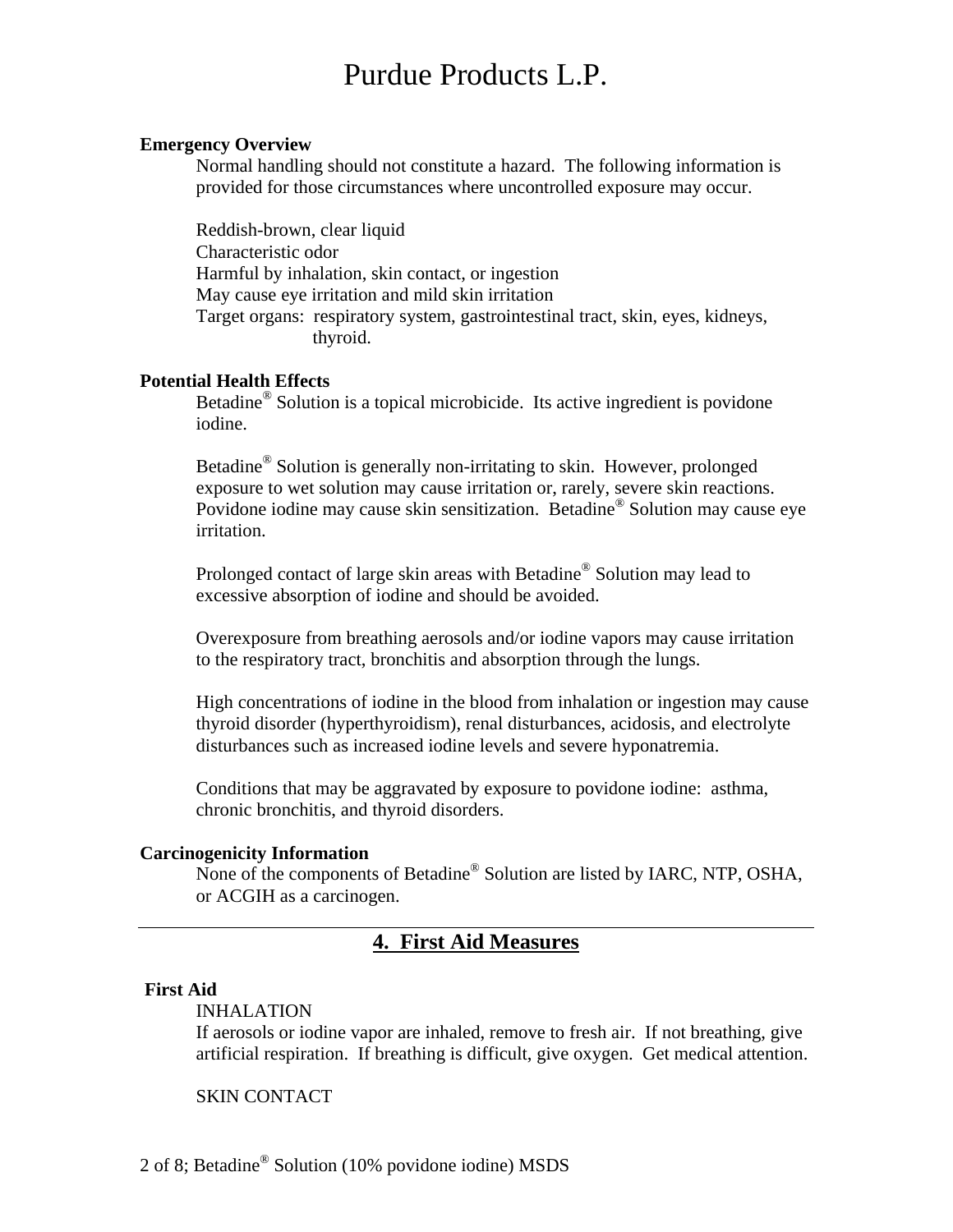Remove contaminated clothing. Flush skin with plenty of water and wash thoroughly with soap and water. If irritation (redness, itching, swelling) develops, seek medical attention. Wash contaminated clothing before reuse.

#### EYE CONTACT

In case of contact, immediately flush eyes with plenty of water for at least 15 minutes. If easy to do, remove contact lenses. Get medical attention.

#### INGESTION

If swallowed, do not induce vomiting. Drink several glasses of milk or water. Never give anything by mouth to an unconscious person. Get medical attention.

#### **Notes to Physicians**

No special first aid. Provide supportive measures.

## **5. Fire Fighting Measures**

#### **Flammable Properties**

Non-flammable.

#### **Extinguishing Media**

Water spray, carbon dioxide, dry chemical powder, or foam as appropriate for the surrounding material.

#### **Fire Fighting Instructions**

Evacuate personnel to a safe area. Move containers from area if it can be done without risk. Wear protective clothing and positive-pressure, self-contained breathing apparatus with full protective gear.

## **6. Accidental Release Measures**

#### **Safeguards (Personnel)**

NOTE: Review FIRE FIGHTING MEASURES and HANDLING (PERSONNEL) sections before proceeding with clean-up. Use appropriate PERSONAL PROTECTIVE EQUIPMENT during clean-up to minimize exposure to this material. Evacuate personnel from the area.

### **Initial Containment**

Prevent material from entering sewers, waterways, or low areas. Use dikes to contain spilled material and retain for later disposal.

#### **Spill Clean-up**

Wear suitable protective clothing and equipment. Vacuum or mop up liquid and place in a container suitable for chemical waste; avoid generation of aerosols. Place collected material into a suitable container for disposal. Thoroughly wash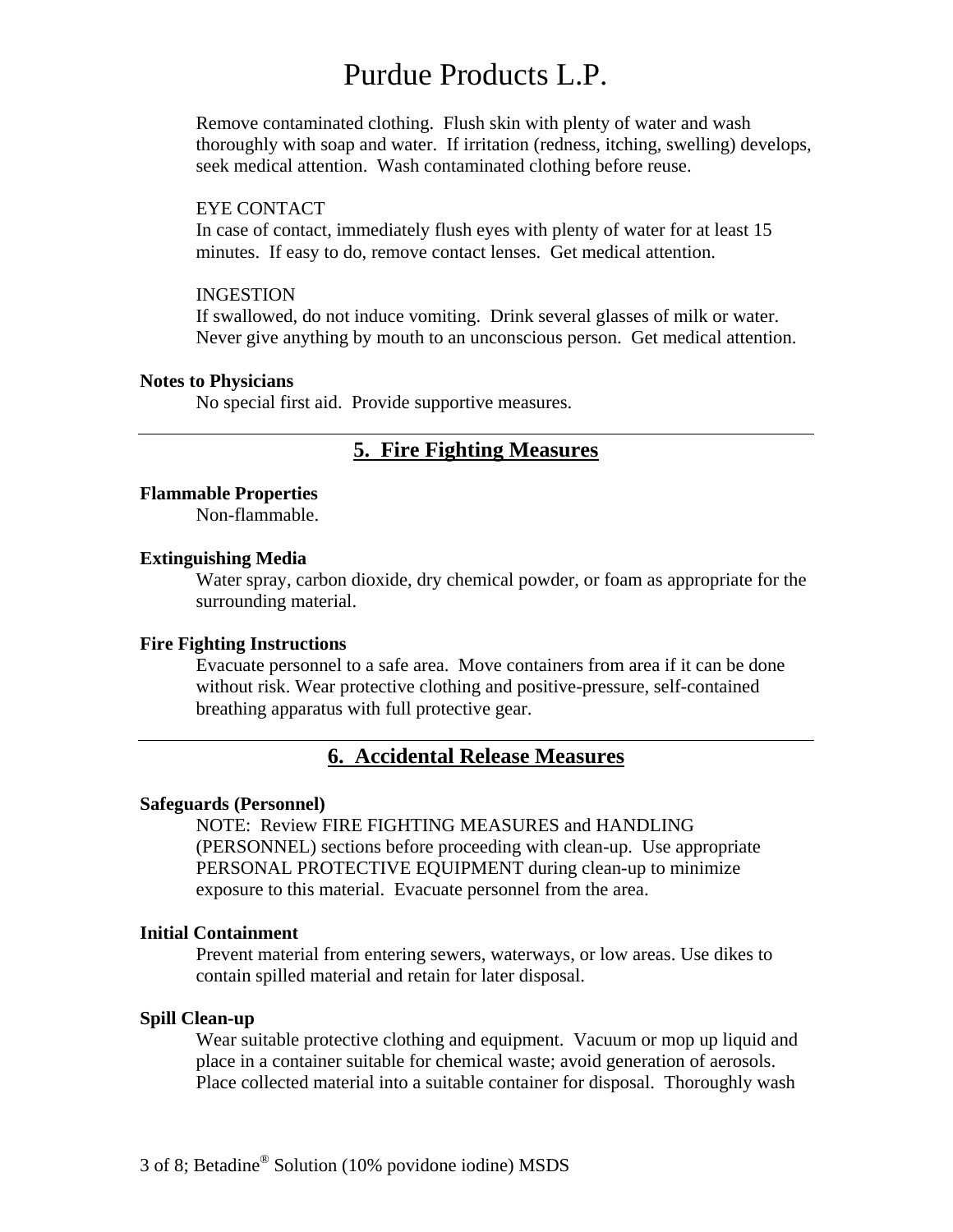area with detergent and water. Dispose of all solid waste and wash and rinse with water in accordance with federal, state, and local regulations.

## **7. Handling and Storage**

#### **Handling (Personnel)**

Avoid procedures that will generate aerosols. Do not get in eyes, on skin, or on clothing. Wash thoroughly after handling. Wash contaminated clothing after use. Use with adequate ventilation.

#### **Handling (Physical Aspects)**

Close container after each use. Do not generate aerosols.

#### **Storage**

Store in an airtight container. Keep container closed. Store at room temperature. Keep from contact with oxidizing materials.

## **8. Exposure Controls/Personal Protection**

#### **Engineering Controls**

Handle material under adequate ventilation. Keep container tightly closed.

#### **Personal Protective Equipment**

Wear safety glasses with side shields. Wear full-face protection when judged that the possibility exists for eye and face contact.

Wear an appropriate NIOSH-approved air purifying respirator or positive pressure air-supplied respirator in situations where a respirator is judged appropriate to prevent inhalation.

Wear impervious clothing such as gloves, lab coat, shoe covers, apron, or jumpsuit, as appropriate, to prevent skin contact. Consult the site safety professional for additional guidance, as needed.

#### **Exposure Guidelines**

#### **Exposure Limits**

**None established for Betadine® Solution. None established for Povidone iodine. None established for Pareth 25-9.**

 **For Iodine:**  PEL (OSHA): 0.1 ppm TLV (ACGIH): 0.1 ppm

**For Glycerin:**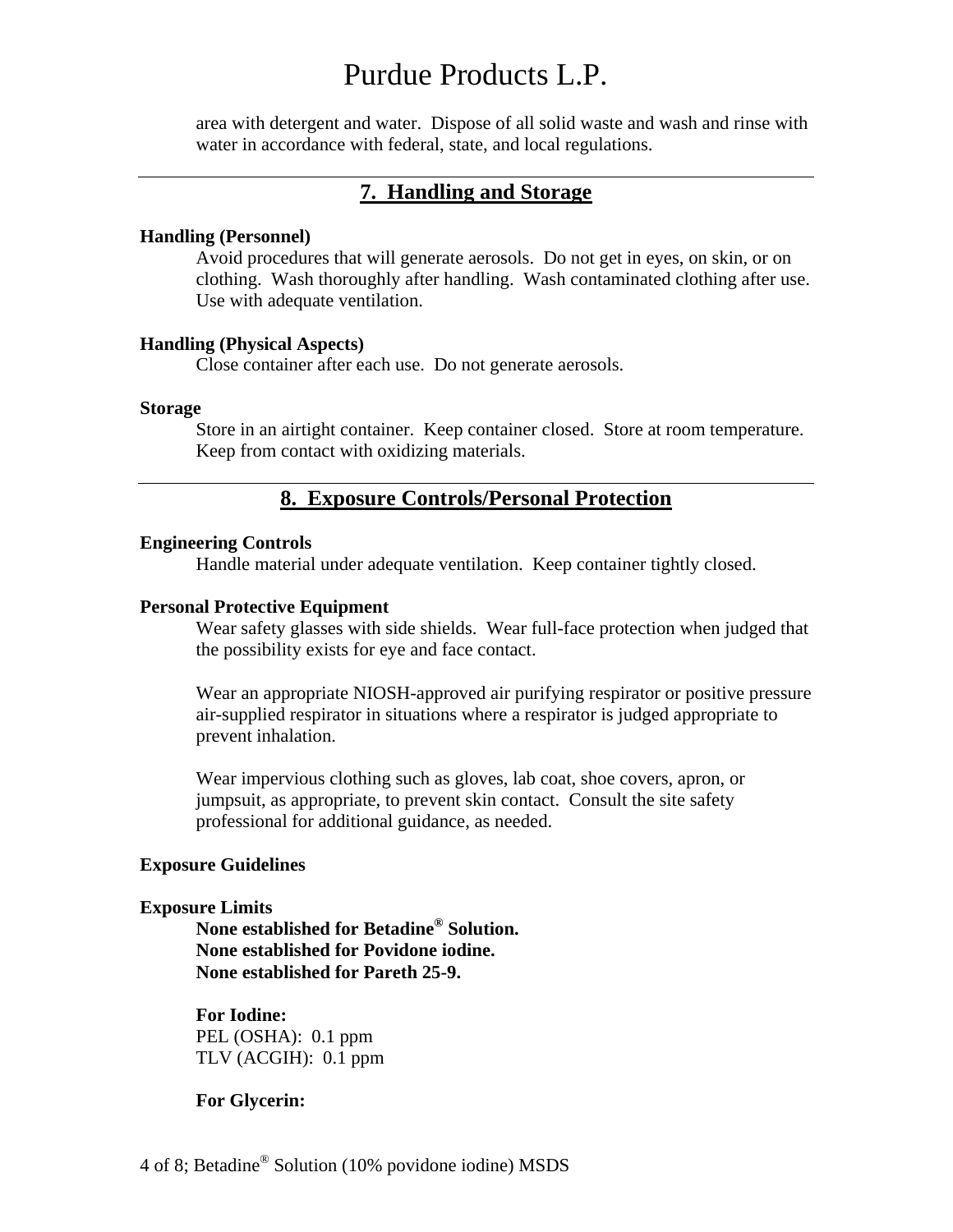PEL (OSHA):  $15 \text{ mg/m}^3$ , total dust  $5 \text{ mg/m}^3$ , respirable fraction TLV (ACGIH):  $10 \text{ mg/m}^3$  (mist)

> **Exposure Guideline Comments**  none

# **9. Physical and Chemical Properties**

#### **Physical Data**

Odor: slight characteristic Form: liquid Color: reddish brown Vapor Pressure: no information available Melting Point: no information available Solubility: soluble in water and in alcohol Flash Point (closed cup): >200°F

## **10. Stability and Reactivity**

#### **Chemical Stability**

Low stability hazard expected at normal operating temperatures.

#### **Reactivity**

A mixture of equal parts of a 10% povidone iodine solution and hydrogen peroxide 3% exploded about 100 minutes after mixing.

#### **Incompatibility with Other Materials**

Strong alkalis or reducing agents

#### **Decomposition**

Will not decompose under conditions of usual handling.

#### **Polymerization**

Material will not polymerize.

## **11. Toxicological Information**

#### **Animal Data**

Betadine® Solution has not undergone toxicity testing in animals. The

information presented below is for povidone iodine, glycerin and pareth 25-9.

# **Skin/Eyes**

 Povidone iodine Povidone iodine has been reported to be a mild skin and eye irritant in animals.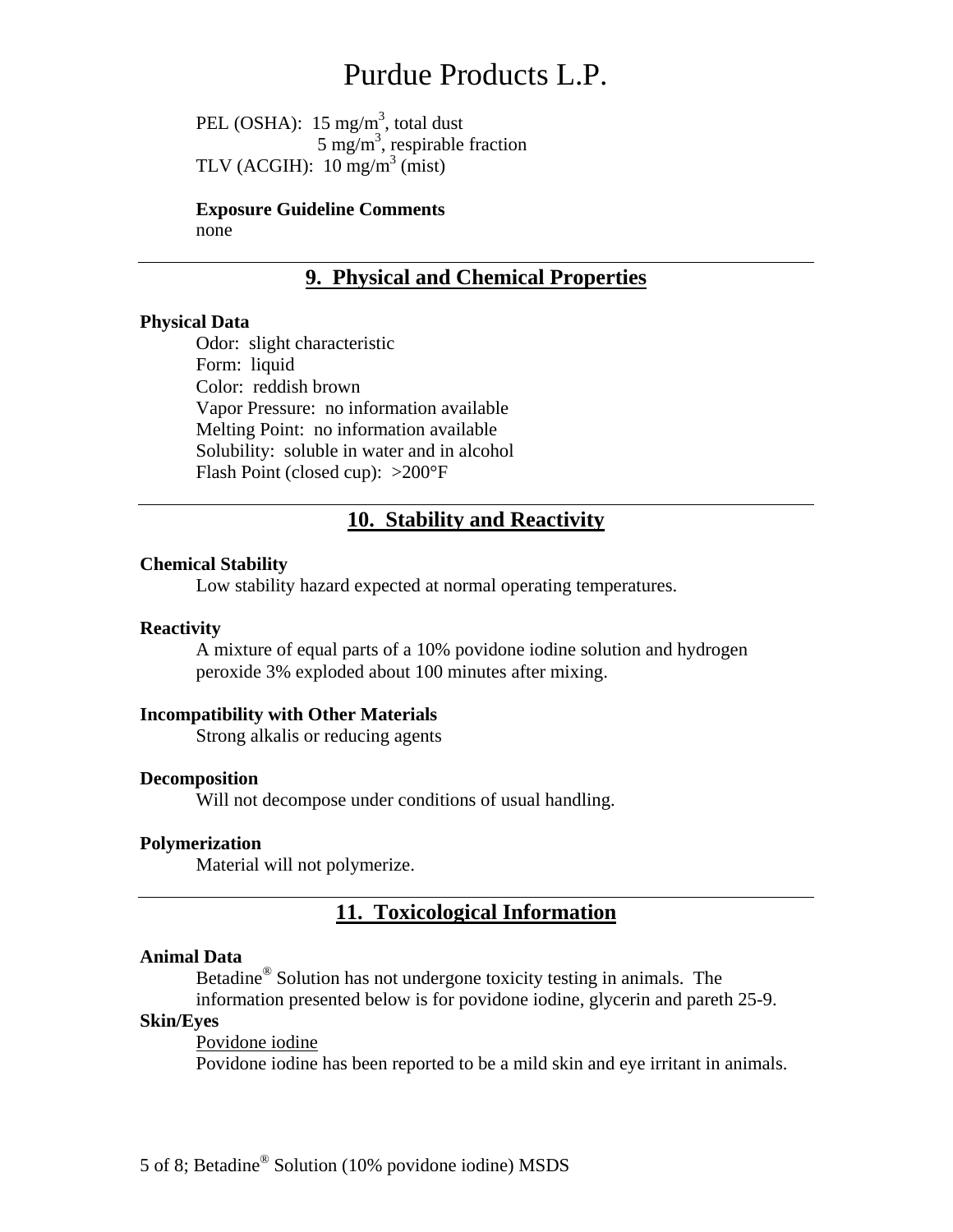Glycerin Glycerin has been reported to produce mild skin and eye irritation in rabbits. Pareth 25-9 No information available.

#### **Acute**

Povidone iodine Oral LD<sub>50</sub>: rat:  $>8$  g/kg Oral  $LD_{50}$ : mouse: 8.1 g/kg Intravenous  $LD_{50}$ : rat: 640 mg/kg Intravenous  $LD_{50}$ : mouse: 480 mg/kg Intravenous  $LD_{50}$ : rabbit 110 mg/kg

## Glycerin

Oral  $LD_{50}$ : rat: 12.6 g/kg Oral  $LD_{50}$ : mouse: 4.1 g/kg Intravenous  $LD_{50}$ : rat: 5.6 mg/kg Intravenous  $LD_{50}$ : mouse: 4.2 mg/kg Dermal  $LD_{50}$ : rabbit: >10 g/kg

#### Pareth 25-9

No information available. Pareths are ethoxylated long-chain alcohols and are expected to have low acute oral toxicity; e.g., the acute oral  $LD_{50}$  for Pareth 25-7 is 2000 mg/kg.

#### **Subchronic**

#### **Subchronic Toxicity**

Povidone iodine

In a 12-week dietary study in rats, ingestion of povidone iodine at an average povidone iodine dosage of approximately 75 to 750 mg/kg/day produced a dosedependent increase in serum protein-bound iodine and nonspecific, reversible microscopic changes in the thyroid. No other gross or microscopic povidone iodine-induced changes were observed. At equivalent iodine dosages, dietary potassium iodide produced similar thyroid changes of equal or greater severity.

Glycerin No information available.

Pareth 25-9 No information available.

#### **Chronic**

**Chronic Toxicity**  Povidone iodine No information available.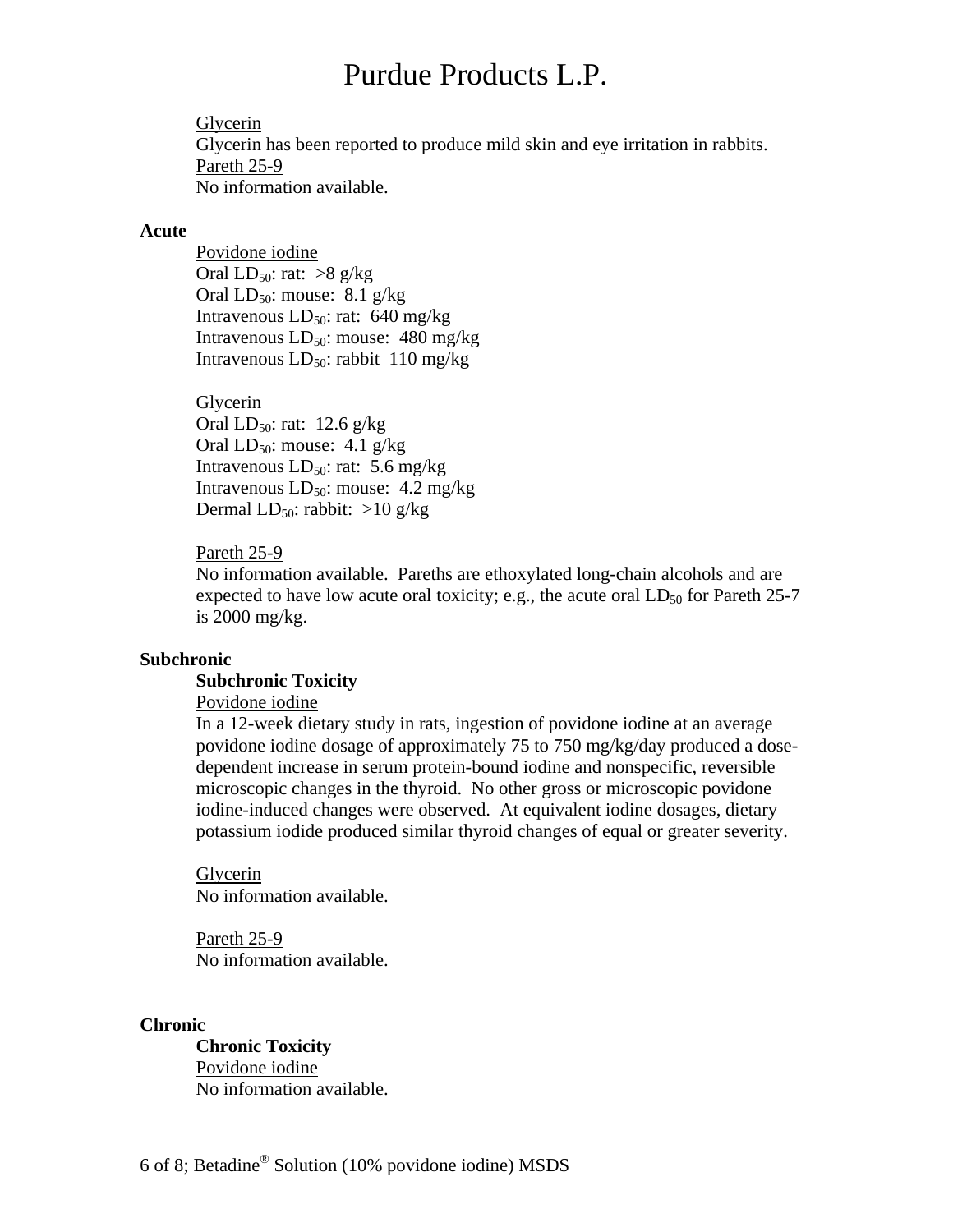Glycerin No information available.

Pareth 25-9 No information available.

**Carcinogenicity**  Povidone iodine No information available.

Glycerin No information available.

Pareth 25-9 No information available.

## **Mutagenicity/Genotoxicity:**

 Povidone iodine Bacterial mutagenicity: negative Bone marrow (hamster): negative Dominant lethal assay (mouse): negative Mouse lymphoma: negative Mouse micronucleus: negative

Glycerin Bacterial mutagenicity: negative

Pareth 25-9 No information available.

### **Developmental/Reproductive Toxicity**

 Povidone iodine No information available.

Glycerin No information available.

Pareth 25-9 No information available.

# **12. Ecological Information**

## **Ecotoxicological Information**

No information available